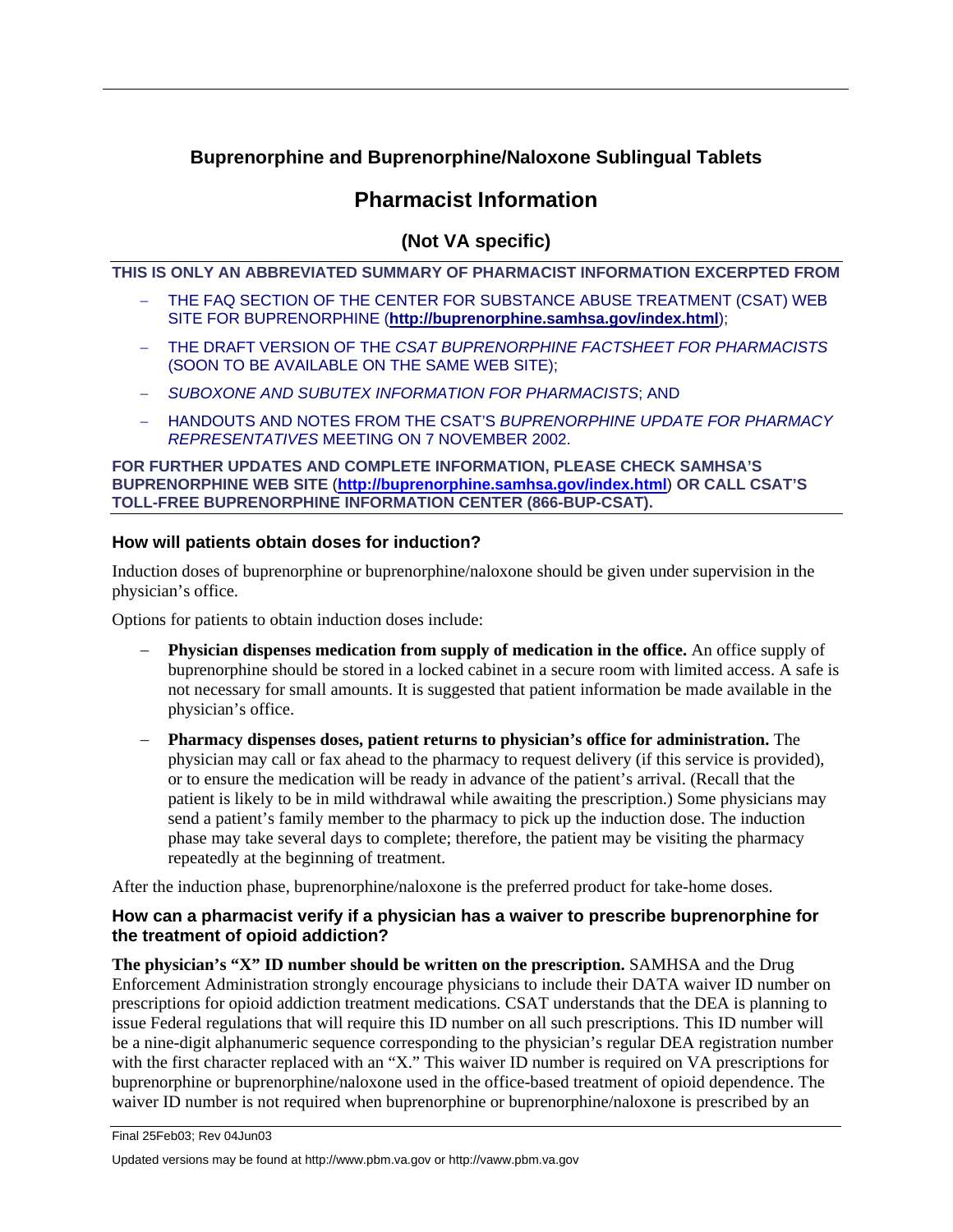Opioid Treatment Program physician. The waiver ID number is also not required if a patient is hospitalized for a reason other than opioid dependence, and is started or continued on buprenorphine or buprenorphine/naloxone for opioid dependence as an incidental treatment.

**Physician locator page.** SAMHSA has placed a Physician Locator page on the buprenorphine SAMHSA Web site that will list physicians in each state who have waivers to prescribe buprenorphine or buprenorphine/naloxone for opioid addiction treatment. A physician listed on the Physician Locator site can be considered to have a valid DATA waiver. Note, however, that the site will not list every physician with a valid waiver; only those who agree to be listed on the site. Physicians with valid waivers may choose not to be listed on the site.

CSAT and the DEA are required to determine a requesting physician's eligibility to receive the waiver within **45 days** after receipt of a Notification of Intent. DATA 2000 allows a physician to prescribe or dispense approved Schedule III, IV, or V medications for the treatment of an individual patient after submitting a Notification of Intent but before receipt of the ID number, if the requesting physician notifies CSAT of his or her intent to do so.

**Call SAMHSA.** A pharmacist desiring to verify that a physician who is not listed on the site has a valid DATA waiver can contact SAMHSA at 301-443-0457, or by e-mail at [nreuter@samhsa.gov.](mailto:nreuter@samhsa.gov) Pharmacists should convey their DEA registration number with these requests. Pharmacists may also find out if a physician has submitted a Notification of Intent but has not yet received the ID number by calling the SAMHSA number or e-mailing [nreuter@samhsa.gov.](mailto:nreuter@samhsa.gov)

**Check physician's waiver approval letter.** A pharmacist may request from the physician a copy of the letter indicating that CSAT had approved the physician's waiver.

*[Note: The process for finding out which physicians have applied for the waiver was still being sorted out at the time of the CSAT meeting for pharmacy representatives on 7 November 2002. There was concern that it was easy for any physician to write an "X" before their DEA number. Pharmacists should verify all prescriptions with or without the unique identification number and they can refuse to fill buprenorphine or buprenorphine/naloxone prescriptions or partially fill them if they are in doubt. Physicians who are registered to prescribe buprenorphine or buprenorphine/naloxone for opioid dependence should be encouraged to inform their pharmacies of their intent to do so.]*

## **Confidentiality and Privacy**

Special Federal regulations apply to the confidentiality of substance abuse treatment information (38 USC 7332 for the Veterans Health Administration (VHA) and 42 CFR Part 2 for non-VHA facilities), and to the privacy and confidentiality of health records in general (HIPAA).

### **38 USC 7332: Implications for VHA pharmacists**

Title 38 U.S. code section 7332 provides for confidentiality of certain medical records in the VHA (see http://www4.law.cornell.edu/uscode/38/7332.html). Records of the identity, diagnosis, prognosis, or treatment of any patient or subject which are maintained in connection with the performance of any program or activity (including education, training, treatment, rehabilitation, or research) relating to drug abuse, alcoholism or alcohol abuse, infection with the human immunodeficiency virus, or sickle cell anemia which is carried out by or for the Department, unless exempted, shall be confidential and may be disclosed only for the purposes and under the circumstances expressly authorized by the applicable subsections of the code. The prohibitions of this section shall not prevent any interchange of records within and among those components of the Department furnishing health care to veterans, or determining eligibility for benefits under this title or between such components furnishing health care to veterans and the Armed Forces.

Final 25Feb03; Rev 1Jul03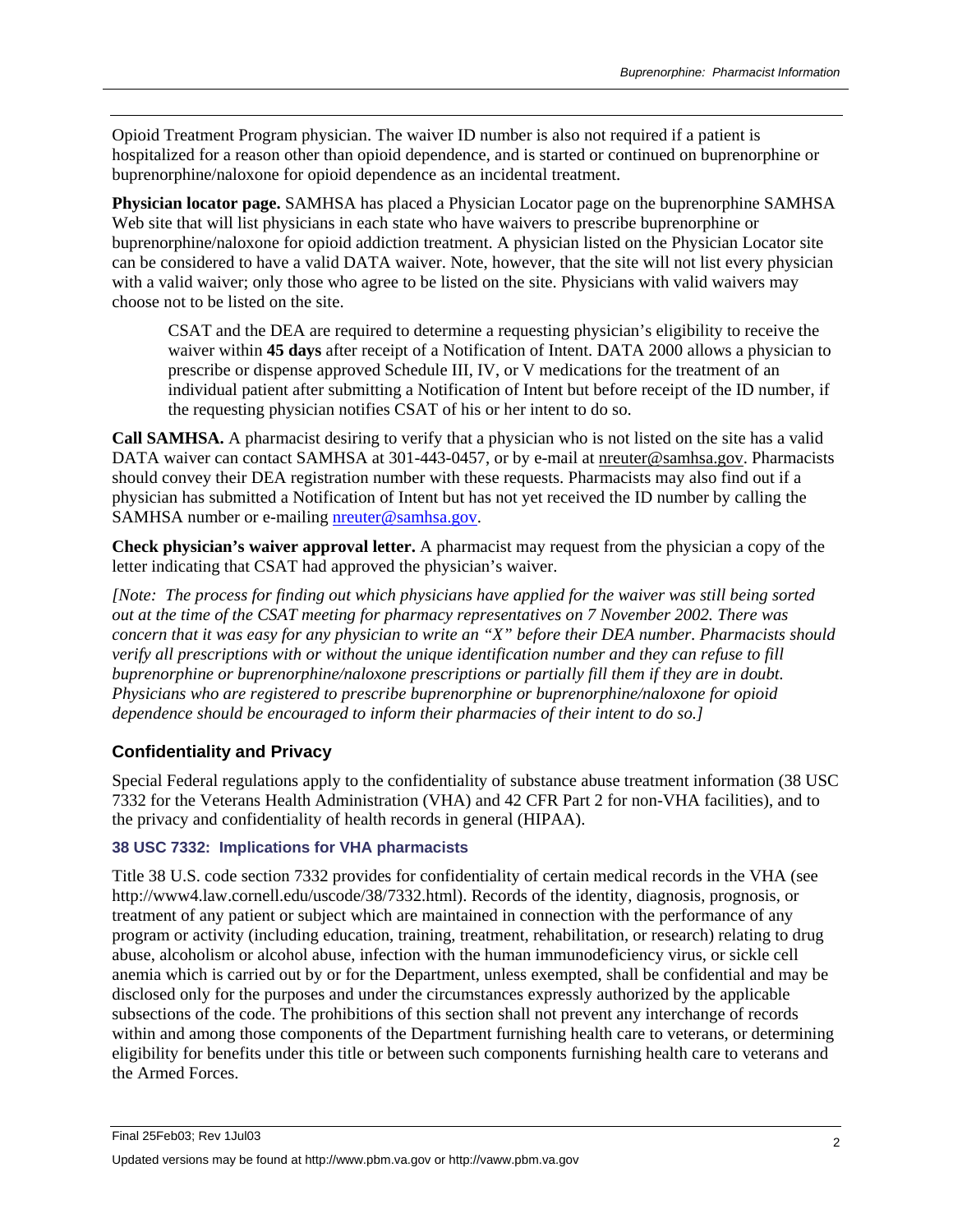Therefore, patient-identifying information may be disclosed or redisclosed without the patient's written consent between VHA providers and VHA pharmacists in the course of providing buprenorphine or buprenorphine/naloxone to veterans for the treatment of opioid dependence. Disclosure between feebased providers and VHA pharmacists is also considered to fall within the treatment exemptions and can occur without the patient's written consent.

#### **42 CFR Part 2: An Overview for Non-VHA Pharmacists**

#### (NOTE: THIS SECTION STILL NEEDED TO BE REVIEWED AND CLEARED BY SAMHSA)

In order for a physician to verify a buprenorphine or buprenorphine/naloxone prescription, or indeed to disclose any patient-identifiable drug abuse treatment information to any third party, the physician should have a signed consent form from the patient that meets the requirements of 42 CFR Part 2. There are also prohibitions on a pharmacist's further disclosure of patient-identifying drug abuse treatment information when a physician directly transmits a prescription to or otherwise communicates with a pharmacist. 42 CFR Part 2 does not apply to the pharmacy when a patient personally delivers a prescription to the pharmacist and when there has been no direct communication from the physician to the pharmacist.

Scenario 1: Patient presents a prescription to the pharmacist

This is NOT a disclosure under the regulations. Patients are free to disclose information about themselves; the regulations limit what the program or physician can say about the patient.

The pharmacist is not bound by the prohibition on redisclosure.

Scenario 2: Physician telephones or faxes prescription to pharmacy

This is disclosure by a program (physician) covered by the regulations. Need patient consent.

The pharmacy is bound by the regulations not to use or disclose the information except pursuant to the regulations, including for billing purposes (note that this is different from HIPAA which permits disclosures for billing purposes without patient authorization).

## **Solution: Physician obtains compound consent (allows consent among > 2 parties) for disclosure to pharmacy for filling prescription and for the pharmacy's billing procedures. (Note that pharmacy should be notified if consent is revoked.) Pharmacy complies with security provisions of the regulations (section 2.16).Preventing Abuse and Diversion**

Pharmacists will not be responsible for policing the validity of all physician ID numbers or for ensuring the 30-patient physician and group limits but they should use the same professional judgment in acting upon suspect prescriptions or other evidence of diversion or abuse, as they would with suspected misuse of other scheduled narcotic medications.

#### **DEA Protocol**

The DEA issues patient ID numbers and will track patient limits and monitor for buprenorphine abuse and diversion. Data finding will be very physician-dependent and voluntary.

Five qualified physicians per division (delineated by the DEA) will be inspected per FY.

Administration and Dispensing: full audit of controlled substances records

Prescribing: Requires records. The content of the records is up to the discretion of the physician. If there is no separate log, then the DEA must check the patient's medical record. The log should contain a record of what was dispensed, who dispensed the medication, and when it was dispensed.

Final 25Feb03; Rev 1Jul03